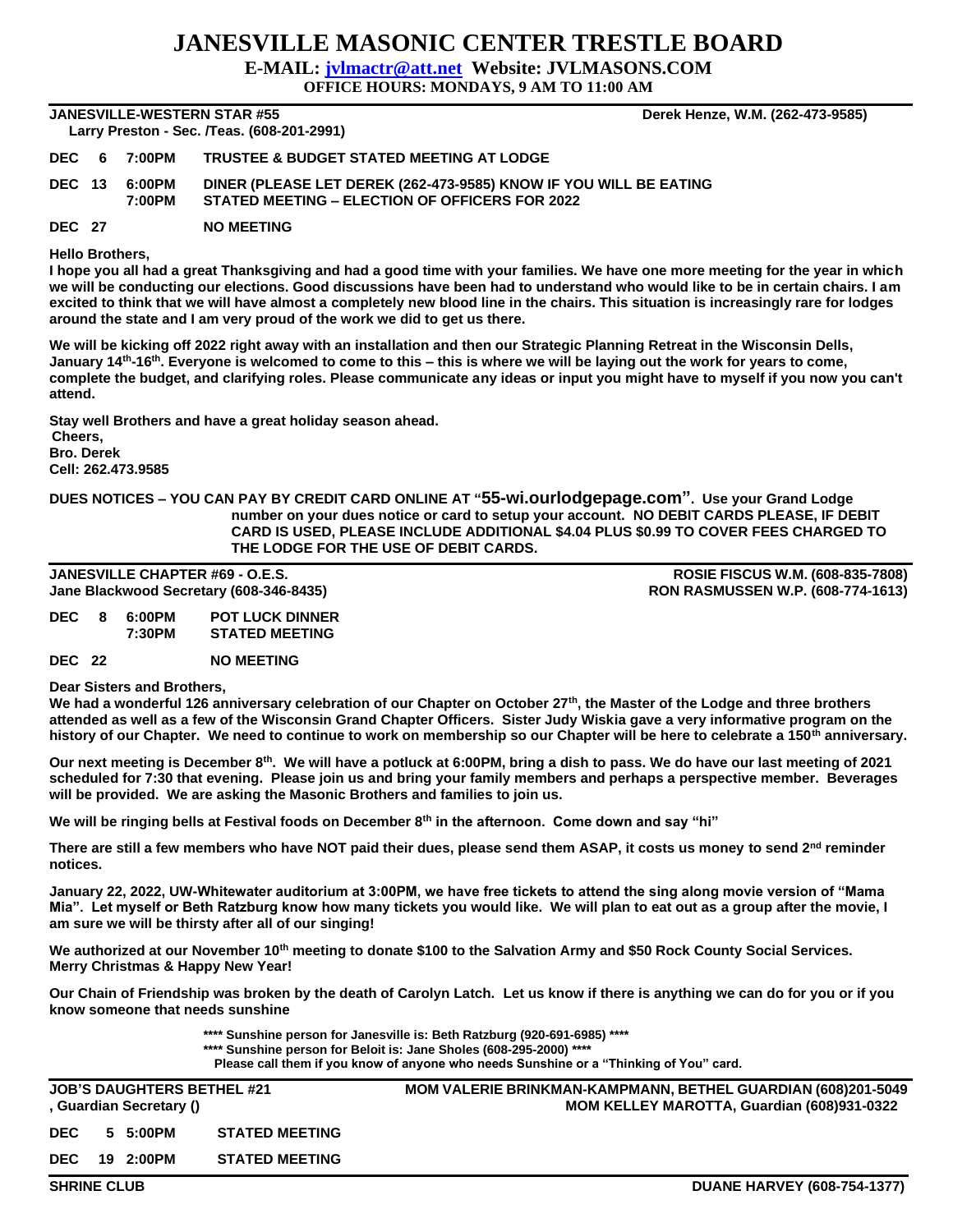

## **JANESVILLE'S TRESTLE-BOARD DESIGNS**





**E-mail: [jvlmactr@ATT.NET](mailto:jvlmactr@ATT.NET) Website: jvlmasons.com** *DECEMBER 2021*

| <b>SUNDAY</b>                                                                       | <b>MONDAY</b>                                                                                                                                       | <b>TUESDAY</b>                                                     | <b>WEDNESDAY</b>                                                                                                  | <b>THURSDAY</b> | <b>FRIDAY</b>                        | <b>SATURDAY</b>                                                                  |
|-------------------------------------------------------------------------------------|-----------------------------------------------------------------------------------------------------------------------------------------------------|--------------------------------------------------------------------|-------------------------------------------------------------------------------------------------------------------|-----------------|--------------------------------------|----------------------------------------------------------------------------------|
|                                                                                     |                                                                                                                                                     |                                                                    |                                                                                                                   |                 |                                      |                                                                                  |
|                                                                                     |                                                                                                                                                     |                                                                    | 1                                                                                                                 | $\overline{2}$  | 3                                    | 4<br>MEET, STUDY,<br>FELLOWSHIP,<br><b>AND</b><br><b>BREAKFAST</b><br>9:00 AM    |
| 5<br><b>JOB'S</b><br><b>DAUGHTERS</b><br>5:00PM<br><b>STATED</b><br><b>MEETING</b>  | 6<br><b>JANESVILLE-</b><br><b>WESTERN</b><br><b>STAR</b><br><b>TRUSTEES &amp;</b><br><b>FINANCE</b><br><b>COMMITTEE</b><br>7:00PM<br><b>MEETING</b> | $\overline{7}$                                                     | 8<br><b>CHAPTER 69</b><br>6:00PM<br><b>POT LUCK</b><br><b>DINNER</b><br>7:30PM<br><b>STATED</b><br><b>MEETING</b> | 9               | 10                                   | 11<br>MEET, STUDY,<br>FELLOWSHIP,<br><b>AND</b><br><b>BREAKFAST</b><br>$9:00$ AM |
| 12                                                                                  | 13<br><b>JANESVILLE-</b><br><b>WESTERN</b><br><b>STAR</b><br>#55<br>7:00PM<br><b>MEETING</b>                                                        | 14<br><b>AMERICAN</b><br><b>LEGION</b><br><b>MEETING</b><br>6:00PM | 15                                                                                                                | 16              | 17                                   | 18<br>MEET, STUDY,<br>FELLOWSHIP,<br><b>AND</b><br><b>BREAKFAST</b><br>9:00 AM   |
| 19<br><b>JOB'S</b><br><b>DAUGHTERS</b><br>2:00PM<br><b>STATED</b><br><b>MEETING</b> | 20<br><b>BLOOD DRIVE</b><br>9:30AM-2:30PM<br><b>ZOR SHRINE</b><br><b>CLUB</b><br>7:00PM                                                             | 21                                                                 | 22<br><b>CHAPTER 69</b><br><b>OES</b><br><b>NO MEETING</b>                                                        | 23              | 24<br><b>CHRISTMAS</b><br><b>EVE</b> | 25<br><b>CHRISTMAS DAY</b>                                                       |
| 26                                                                                  | 27<br><b>JANESVILLE-</b><br><b>WESTERN</b><br><b>STAR</b><br>#55<br><b>NO</b><br><b>MEETING</b>                                                     | 28                                                                 | 29                                                                                                                | 30              | 31<br><b>NEW</b><br><b>YEARS EVE</b> |                                                                                  |
|                                                                                     |                                                                                                                                                     |                                                                    |                                                                                                                   |                 |                                      |                                                                                  |

**AMERICAN RED CROSS BLOOD DRIVE: The Trustees are providing our building to the American Red Cross as a courtesy to the community and the American Red Cross. The American Red Cross will be holding a monthly Blood Drive every third Monday of the month from 9:30 am to 2:30 pm. Please help support them. Walk-ins are welcome but appointments are best. Appointments can be made through the jvlmasons.com website and clicking on the Red Cross icon or by going to redcrossblood.org. The next Blood Drives will be DECEMBER 20 AND JANUARY 17,2022.** 

**HELP: THE 32-YEAR-OLD AIR CONDITIONER FOR THE MAIN LODGE ROOM HAS SEEN ITS BETTER DAYS AND QUIT. THE TRUSTEES HAVE RECEIVED QUOTES FOR THE REPLACEMENT AT A COST OF \$20,000. YOUR HELP IS APPRECIATED HELPING THE MASONIC CENTER OFFSET THE COST OF THIS REPLACEMENT. EARLIER THIS YEAR THE CITY OF JANESVILLE REQUIRED THE CENTER INSTALL A GREASE TRAP IN THE LITTLE USED KITCHEN WHICH COST THE CENTER \$12,100. THE CENTER WILL BE TAKING OUT AN ADDITIONAL LOAN TO COVER THE AIR CONDITION UNIT FOR A TOTAL LOAN OF \$32,000. HELP YOUR LODGE WITH YOUR DONATIONS.**